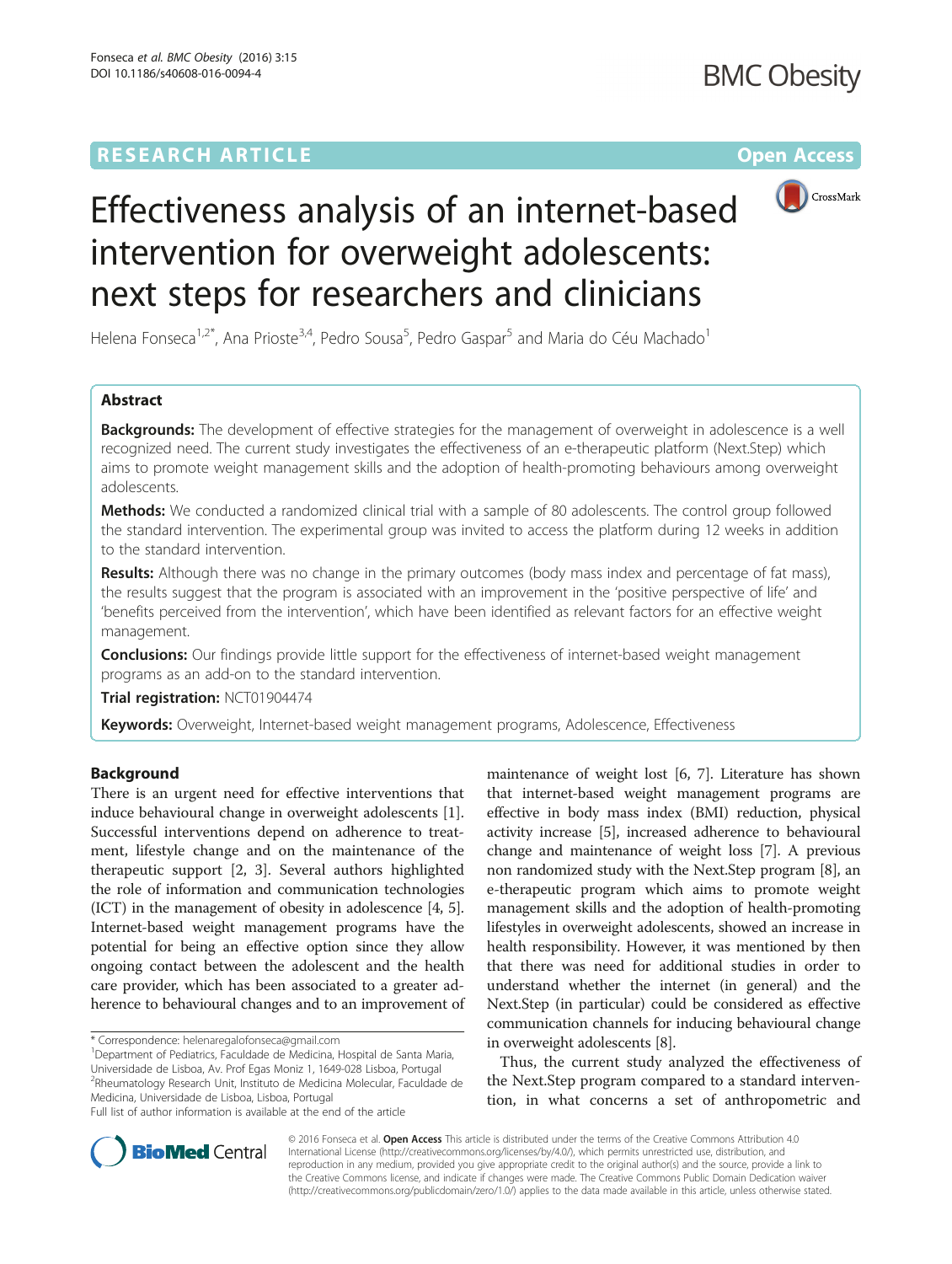psychosocial variables. We considered the anthropometric variables (BMI and percentage of fat mass) and quality of life as primary endpoints. Data on health responsibility, positive perspective of life, self-efficacy/adherence to behaviour change and perception of benefits from the intervention (secondary endpoints) were used to evaluate additional effects of the intervention. We hypothesized that the Next.Step program would be more effective on the promotion of weight management than the standard intervention, expecting that anthropometric and psychosocial variables would be positively influenced by the program.

# Methods

# Participants

The sample comprised 80 adolescents (40/40: experimental/control groups), aged between 12 and 18 ( $M = 14.6$ ; SD = 1.88), 52.9 % females.

Sample size was calculated according to the power analysis, with BMI, quality of life, treatment adherence and lifestyle used as starting points. We aimed at being able to show differences between the Next.Step participants and the control group with a standardized effect size (Cohen's d) of 0.4 or larger [[9](#page-5-0)–[11\]](#page-5-0). Assuming a 30 % drop-out rate (in the literature systematic review, the drop-out rate ranged between 4.9 [\[12](#page-5-0)] and 30 % [\[13\]](#page-5-0)), an alpha of 0.05 and a statistical power (1-Beta) of 80 %, we came to a need for recruiting at least 75 adolescents.

# Measures

# Body Mass Index (BMI) and percentage of fat mass

BMI and percentage of fat mass were measured by trained health professionals from the Paediatric Obesity Clinic (POC), Hospital de Santa Maria, Lisbon, and were extracted from the adolescents' clinical file. Height was measured to the nearest 0.1 cm, without shoes, with the participant back to the stadiometer, in the Frankfurt position and after an expiratory phase (height stadiometer, SECA 217, Hamburg, Germany). Body weight and body composition (bioelectrical impedance scale InBody 230, Seoul, Korea). Body weight will be measured to the nearest 0.1 kg, in the anthropometric position (with the palms turned into thighs), with the subjects wearing as few clothes as possible, and without shoes or socks. BMI was calculated as body weight in kilograms divided by the square of height in meters  $[BMI = weight (kg)/$ height<sup>2</sup> (m)]. Subjects were classified into overweight  $(BMI \geq 85^{th}$  percentile) according to the age- and sexspecific percentiles proposed by the World Health Organization (WHO).

# Self-efficacy/adherence behavior and perceived benefits

Adolescents reported on their self-efficacy/adherence behavior to weight control using the Adherence to

Weight Control Questionnaire (AWCQ) [[14\]](#page-5-0). The AWCQ is a screening tool that includes 36 items, rated on a 1–5 Likert scale ("Do not agree" to "Totally agree"), organized in two scales: Treatment adherence to weight control and Risk of non-adherence to weight control. The former scale includes four subscales: Self-efficacy/ adherence behavior (SEA); Parents and providers' influence; School and Friends' influence; and Perceived benefits (PB). In this study, we have only used the SEA and the PB dimensions as we were mostly interested in internal/individual sources of behavioral influence. The SEA dimension includes 12 items such as 'I accomplish the treatment even if I'm not in the mood'. This dimension represents the perception of self-ability and commitment to organize and perform a particular health behavior, i.e., self-confidence in successfully engaging in the weight management program, intention to carry out the treatment and ability to identify the specific strategies to succeed. The PB dimension includes four items (e.g., 'I want to lose weight to be healthier') related to perceptions of the positive or reinforcing consequences of engaging in the weight management program.

In the previous validation study with a sample of Portuguese adolescents with obesity [\[14](#page-5-0)], the SEA and PB dimensions have shown good internal consistency  $(\alpha = .89$  and  $\alpha = .77$ , respectively), similar to the ones found in the current study ( $\alpha = .84$ ;  $\alpha = .75$ , respectively).

# Quality of life (QoL)

Adolescents completed the Impact of Weight on Quality of Life-Lite (IWQOL-Lite) [\[15](#page-5-0)], which assesses obesityspecific quality of life. The IWQOL-Lite is a 31-item questionnaire scored on five-point Likert scale ranging from 1 (never) to 5 (always). This instrument assesses four dimensions: Body self-esteem; Social life; Physical comfort; and Relation with the family. Engel and colleagues [\[15](#page-5-0)] found a good value of internal consistency for the total score. In the current study, we have found a similar value ( $\alpha$  = .85).

# Positive life perspective and Health responsibility

Adolescents completed the Adolescent Lifestyle Profile (ALP-R2; adapted and validated for the Portuguese population [\[16](#page-5-0)]), which measures the frequency of health promoting behaviors in adolescents. The ALP-R2 includes 36 items rated on a four-point Likert scale ranging from 1 (never) to 4 (always). This instrument assesses seven dimensions: Health responsibility (HR), Physical activity, Nutrition, Interpersonal relationships, Spiritual health, Positive life perspective (PLP), and Stress management. In this study, we have only focused on the PLP and HR dimensions. PLP dimension includes four items (e.g., 'I'm excited about the future') and HR dimension includes six items (e.g., 'I usually ask questions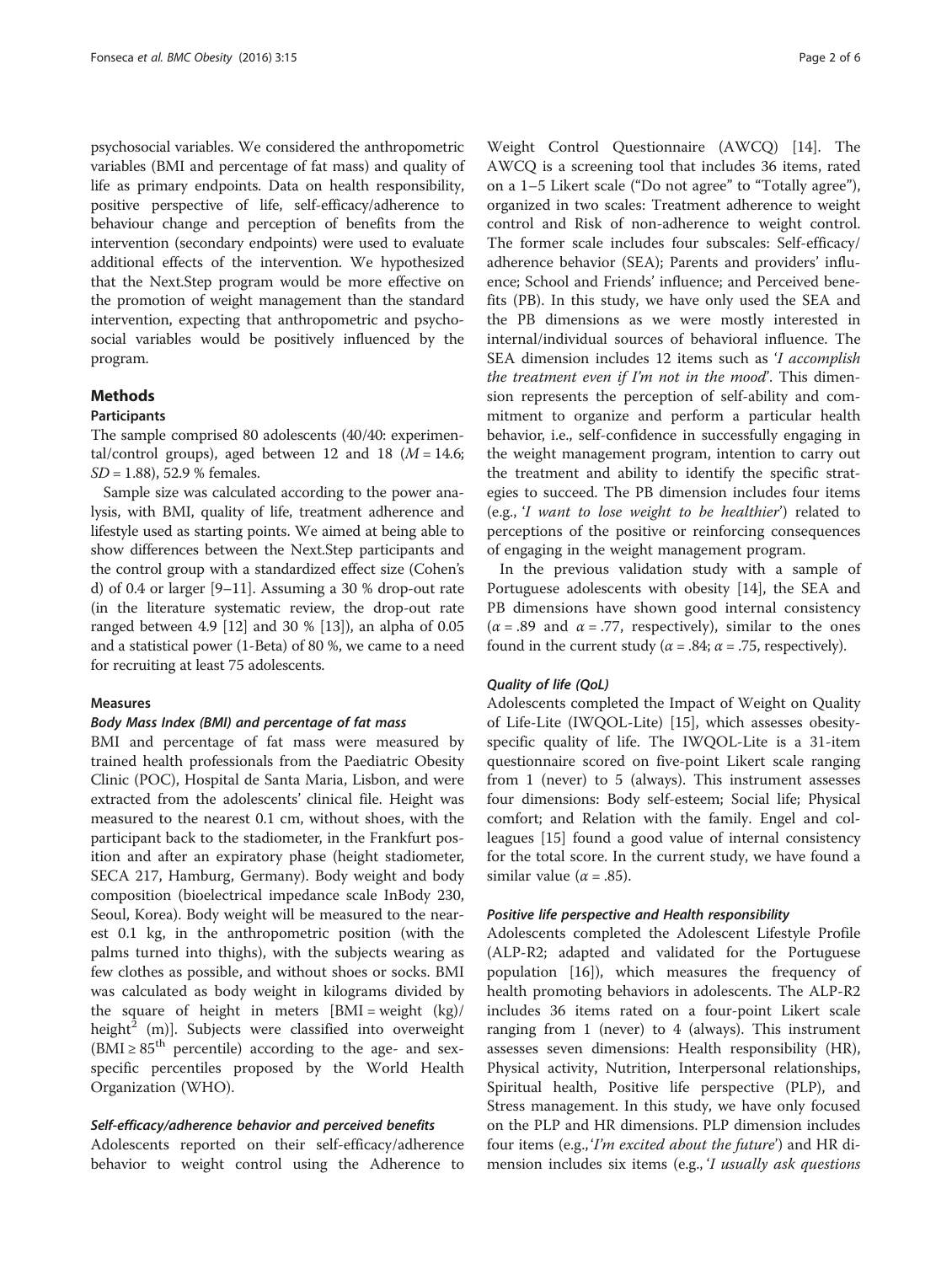about how to improve my health to my doctor/nurse'). We opted to focus only on these two dimensions because we were essentially interested in internal/individual sources of behavioral change.

Sousa et al. [\[16](#page-5-0)] found satisfactory values of internal consistency for the HR and PLP dimensions. In the current study, we have found good values of internal consistency ( $\alpha$  = .74 and  $\alpha$  = .80, respectively).

# Procedures

Participants were selected from the population of adolescents followed at the POC. All eligible adolescents with appointments between 2014 April 1 and 2015 January 31 were included in the study. Adolescents were assigned to the control or experimental groups by alternating patients sequentially. Participants were required to be overweight, aged between 12 and 18, willing to participate in the study and have internet access at least once a week. Exclusion criteria were the presence of severe psychopathology, pregnancy or having been proposed for bariatric surgery. The control group followed the clinical standard intervention, including individual appointments with the paediatrician, dietician and exercise physiologist every 3 months. In addition to the standard intervention, the experimental group was invited to access the e-therapeutic platform, which includes a set of resources, such as educational resources (videos, brochures, menus, weekly tips, access to other links), self-monitoring (food, weight and physical activity records), social support (chats, discussion forums and personalized messages), interactive training and motivational tools (personal goals planning, treatment progression registry, positive reinforcement) [[8](#page-5-0), [17](#page-5-0)]. The intervention length was 12 weeks and was based on a case management methodology. So, the program had the direct support of an interdisciplinary team (including paediatrician, nutritionist, exercise physiologist, and psychologist) who intervened when requested by the case manager (nurse). Full presentation of the platform features can be found in detail in the study protocol [[17](#page-5-0)].

The study protocol was approved by the Ethics Committee of the Faculty of Medicine, University of Lisbon. Adolescents and their parents signed an informed consent. The voluntary nature of their participation was explained and confidentiality was assured.

Anthropometric measurements and self-reported questionnaires were collected at 0 months (baseline assessment) and at 3 months (post-intervention assessment).

# Data analysis

All statistical analyses were performed using Statistical Package for Social Science (SPSS) version 22. Descriptive statistics were calculated, and the groups were compared regarding their baseline characteristics by Mann-

Whitney  $U$  test  $(U)$  for continuous variables and Chi-Square test  $(\chi^2)$  for nominal variables. To analyze the effectiveness of the Next.Step program compared to the standard intervention, in what concerns a set of anthropometric and psychosocial variables, we conducted multiple repeated-measures factorial ANOVAs. We further performed multiple comparisons using Bonferroni adjustment at  $p < .017$ , to reduce the probability of type I error. We opted to use this analytic strategy to analyze the two main effects of the factors (time and group) and the interaction effect between them.

# Results

Table [1](#page-3-0) presents the descriptive statistics at baseline and baseline characteristics differences between experimental and control groups and the results of the Mann-Whitney  $U$  test and Chi-Square test. The two groups can be considered comparable and homogeneous in what concerns the sociodemographic, anthropometric and psychosocial variables.

We conducted 2 (Time: 0 months vs. 3 months) X 2 (Group: experimental vs. control) repeated measures factorial ANOVAs regarding BMI, percentage of fat mass, QoL, HR, PB, PLP and SEA to analyze the effectiveness of Next.Step compared to the standard intervention. Overall, the 2 X 2 repeated measures factorial ANOVAs regarding BMI, percentage of fat mass, QoL, HR and self-efficacy indicated: a non significant main effect of the time on the scores of the variables; a non significant main effect of the groups on the scores of the variables; and a non significant interaction between the time and the groups on the scores of the variables.

Figure [1](#page-3-0) shows the mean scores of perceived benefits of the intervention for the experimental and control groups across time. A 2 X 2 repeated measures factorial ANOVA regarding perceived benefits of the intervention indicated a non significant main effect of the time on the perceived benefits,  $F(1, 78) = .51$ , n.s.. Multiple comparisons showed that, in general, the mean score of perceived benefits at 3 months was lower  $(M = 4.52; SD = .07)$ than the mean score at 0 months  $(M = 4.48; SD = .06)$ , but there was no significant differences. The main effect of the group on the perceived benefits of the intervention was also non significant,  $F(1, 78) = .05$ , n.s. Multiple comparisons showed that the mean score of perceived benefits for experimental group was higher  $(M = 4.49; SD = .08)$  than control mean score ( $M = 4.51$ ;  $SD = .08$ ). Finally, there was a significant interaction between the time and the groups on perceived benefits of the intervention,  $F(1, 78) = 5.07$ ,  $p < .05$ ,  $\eta_{\rm p}^2 = .06$ , indicating that the allocation in groups had different effects on adolescent's ratings depending on time. To better understand this interaction, we performed multiple comparisons with Bonferroni adjustment ( $p < .017$ ), comparing each group at 0 months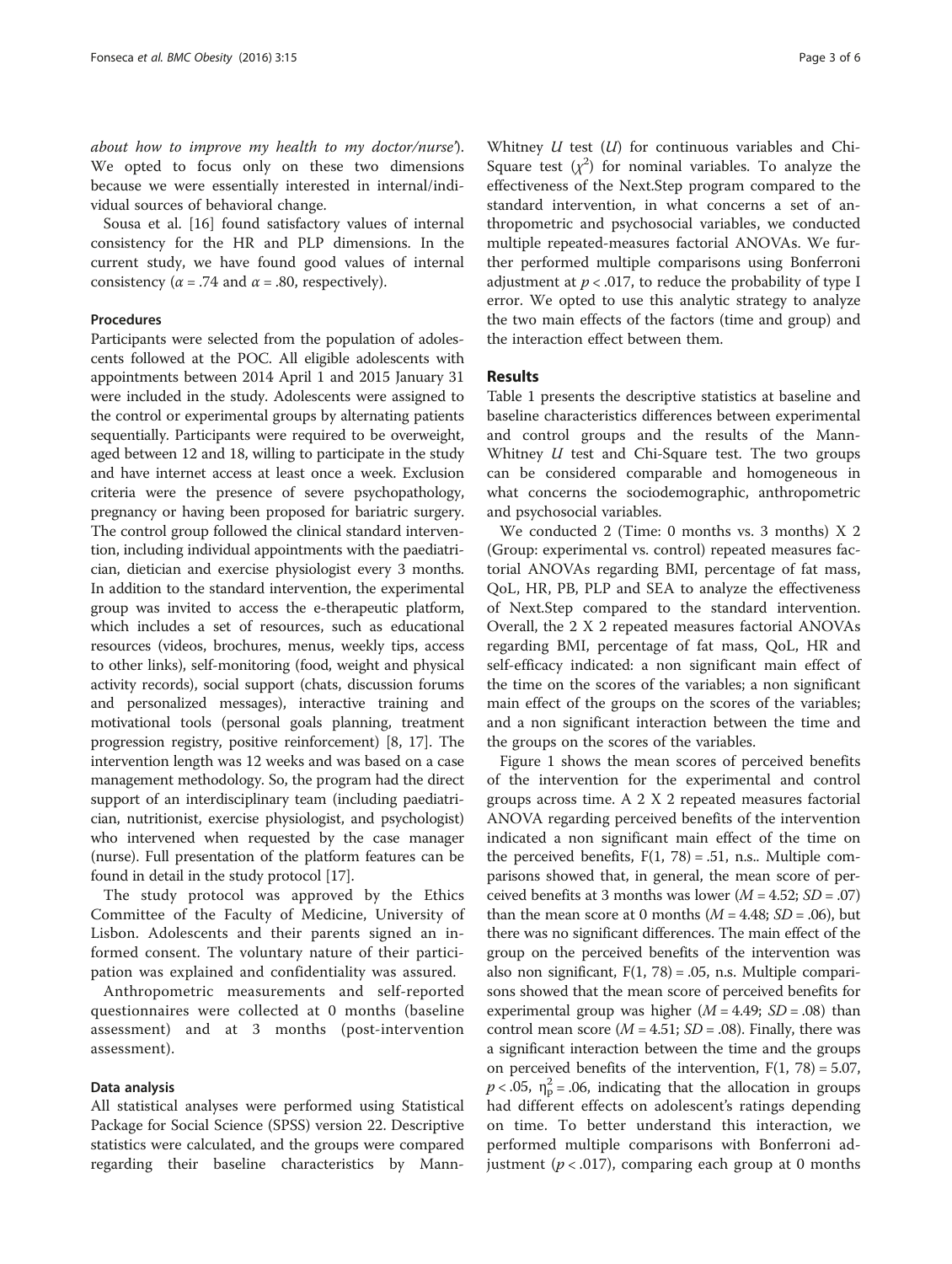|                                        | Experimental group |           | Control group |           | U       | $\mathcal{P}$  |
|----------------------------------------|--------------------|-----------|---------------|-----------|---------|----------------|
|                                        | M                  | <b>SD</b> | М             | <b>SD</b> |         |                |
| Age                                    | 14.48              | 1.91      | 14.52         | 1.78      | 718.50  | .86            |
| BMI                                    | 30.95              | 6.10      | 31.42         | 5.93      | 765.50  | .74            |
| Percentage of fat mass                 | 40.48              | 6.42      | 38.81         | 6.63      | 791.00  | .93            |
| Quality of life                        | 1.65               | .59       | 1.56          | .49       | 732.00  | .51            |
| Perceived benefits of the intervention | 4.58               | .62       | 4.47          | .62       | 696.50  | .30            |
| Positive perspective of life           | 2.93               | .61       | 3.20          | .64       | 599.00  | .05            |
| Self-efficacy/adherence to treatment   | 3.31               | .69       | 3.30          | .69       | 1602.50 | .87            |
| Health responsibility                  | 2.30               | .66       | 2.40          | .55       | 738.50  | .55            |
|                                        | n                  | %         | $\eta$        | $\%$      | $x^2$   | $\overline{p}$ |
| Gender                                 |                    |           |               |           | .45     | .50            |
| Male                                   | 18                 | 45        | 21            | 52.5      |         |                |
| Female                                 | 22                 | 55        | 19            | 47.5      |         |                |

<span id="page-3-0"></span>Table 1 Descriptive statistics at baseline and differences between the experimental and control groups regarding sociodemographic, anthropometric and psychosocial variables

and 3 months. The results showed that, at 0 months, the control group mean score  $(M = 4.58; SD = .09)$ was higher than the experimental group mean score  $(M = 4.47; SD = .10)$ ; and, at 3 months, the control group mean score  $(M = 4.40; SD = .08)$  was lower than the experimental group mean score ( $M = 4.56$ ;  $SD = .09$ ).

Figure 2 shows the mean scores of positive perspective of life for the experimental and control groups across time. A 2 (Time: 0 months vs. 3 months) X 2 (Group: experimental vs. control) repeated measures factorial ANOVA regarding positive perspective of life indicated a non significant main effect of the time on the perceived benefits,  $F(1, 78) = .92$ , n.s. Multiple comparisons showed that, in general, the mean score of positive perspective of life at 3 months was higher  $(M = 3.13; SD = .07)$  than the mean score at 0 months  $(M = 3.13; SD = .05)$ , but there were no significant differences. The main effect of the

group on the positive perspective of life was also non significant,  $F(1, 78) = .63$ , n.s. Multiple comparisons showed that the mean score of perceived benefits for the experimental group was lower ( $M = 3.06$ ;  $SD = .07$ ) than the control mean score  $(M = 3.14; SD = .08)$ . Finally, there was a significant interaction between the time and the groups on positive perspective of life,  $F(1, 78) = 7.26$ ,  $p < .01$ ,  $\eta_p^2$  = .09, indicating that the allocation in groups had different effects on adolescent's ratings depending on time. To better understand this interaction, we performed multiple comparisons with Bonferroni adjustment  $(p < .017)$ , comparing each group at 0 and 3 months. The results showed that, at 0 months, the control group mean score  $(M = 3.20; SD = .10)$  was higher than the experimental group mean score  $(M = 2.93; SD = .09)$ ; and, at 3 months, the control group mean score  $(M = 3.08;$  $SD = .07$ ) was lower than the experimental group mean score  $(M = 3.18; SD = .09)$ .



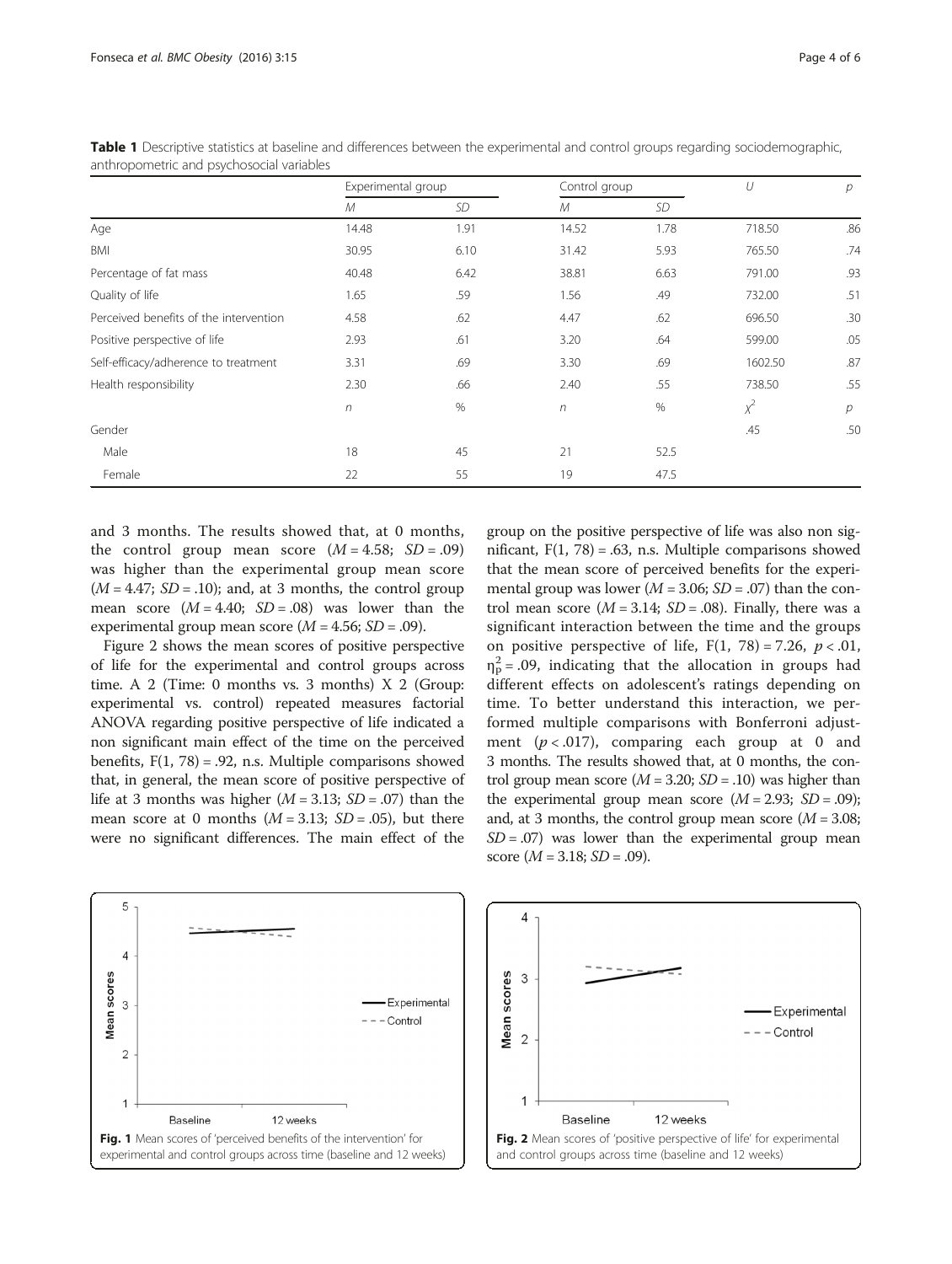# **Discussion**

In this study we analyzed the initial effectiveness of an e-therapeutic program (Next.Step) when compared to a standard intervention, regarding the BMI, percentage of fat mass and QoL (primary endpoints), and health responsibility, positive perspective of life, self-efficacy and adherence to behaviour change, and perception of benefits from the intervention (secondary endpoints).

Our results provide little support for the hypothesis that the Next.Step program is more effective than the standard intervention in the promotion of weight management. In fact, the adolescents who joined the Next.Step program did not show any differences regarding the primary endpoints compared to the control group, which supports the results of the preliminary study [[8\]](#page-5-0). Moreover, in contrast with the literature [[4, 5\]](#page-5-0), our findings do not suggest that internet-based weight management programs do promote health responsibility, self-efficacy/ adherence to behaviour change [\[8\]](#page-5-0) or quality of life [[18](#page-5-0)]. The lack of significant differences regarding the primary endpoints might be related to the reduced time of intervention. It is also possible that the lack of improvement in the experimental group regarding the identified variables is due to limited exposure to the resources/materials relevant for the intervention, despite the fact that all participants have periodically received both automatic and personalized reminder messages sent through the platform [[17](#page-5-0)]. Furthermore, if a control group without any intervention at all had been used, maybe we would have found more significant differences between the two groups [[19](#page-5-0)].

Despite there was no change in the primary outcomes (body mass index and percentage of fat mass), our findings suggest that the adolescents who joined the Next.Step program showed a significant increase in the indices of positive perspective of life and of perception of benefits of the intervention. Although these variables are secondary outcomes, they have been pointed out as most influential on weight management. For example, a recent qualitative study [\[20\]](#page-5-0) identified positivity, i.e., the generation of positive emotions, as a relevant feature of a ICT effective weight management program.

This study has several limitations that must be underlined: (i) only one self-reported measure was used to assess each psychosocial variable, so it is questionable whether the findings can be generalized to other measures; (ii) bias associated to self-reported questionnaires (e.g., social desirability); (iii) the absence of a follow-up to evaluate the maintenance of the behavioral change; (iv) the absence of data collection regarding the access frequency to the e-platform.

# Conclusions

In summary, our findings provide little support for the effectiveness of internet-based weight management

programs as an add-on to the standard intervention. However, it showed improvement in secondary outcomes that have been identified as relevant for an effective weight management.

For a better understanding of the power of internetbased weight management programs, these findings should be carefully examined in future studies including a wider set of measures and a long-run follow-up.

# Ethics approval and consent to participate

This research involves human participants and an informed consent was signed by all the participants and their parents. The study was approved by the Ethics Committee/Institutional Review Board of the Faculty of Medicine, University of Lisbon, and all procedures were in accordance with the Helsinki declaration and its later amendments.

#### Availability of data

The dataset supporting the conclusions of this article is available upon request to the corresponding author.

#### Abbreviations

ALP-R2: adolescent lifestyle profile; AWCQ: adherence to weight control questionnaire; BMI: body mass index; HR: health responsibility; IWQOL-Lite: impact of weight on quality of life-lite; PB: perceived benefits; PLP: positive life perspective; POC: paediatric obesity clinic; QoL: quality of life; SEA: self-efficacy/adherence behavior; WHO: World Health Organization.

# Competing interests

The authors declare that they have no competing interests.

#### Authors' contributions

This work is a product of the intellectual environment of the whole team. HF was responsible for the study design, data analysis, data interpretation, the writing and revision of the manuscript. AP was responsible for the study design, data analysis, data interpretation and writing of the manuscript. PS, PG and MCM were responsible for the research concept, the study design and revision of the manuscript. All authors have read and approved the final version of the manuscript.

#### Acknowledgements

We gratefully acknowledge the clinical staff of the Pediatric Obesity Clinic for their dedication. We also thank all the adolescents for their participation and collaboration.

#### Funding

This work was funded by Fundação para a Ciência e a Tecnologia (PTDC/ DTP-PIC/0769/2012 Project).

#### Author details

<sup>1</sup>Department of Pediatrics, Faculdade de Medicina, Hospital de Santa Maria Universidade de Lisboa, Av. Prof Egas Moniz 1, 1649-028 Lisboa, Portugal. <sup>2</sup>Rheumatology Research Unit, Instituto de Medicina Molecular, Faculdade de Medicina, Universidade de Lisboa, Lisboa, Portugal. <sup>3</sup>Faculdade de Psicologia, Universidade de Lisboa, Lisboa, Portugal. <sup>4</sup> Escola de Psicologia e Ciências da Vida, COPELABS, Universidade Lusófona de Humanidades e Tecnologias, Lisboa, Portugal. <sup>5</sup>Instituto Politécnico de Leiria, Leiria, Portugal

Received: 21 September 2015 Accepted: 25 February 2016 Published online: 09 March 2016